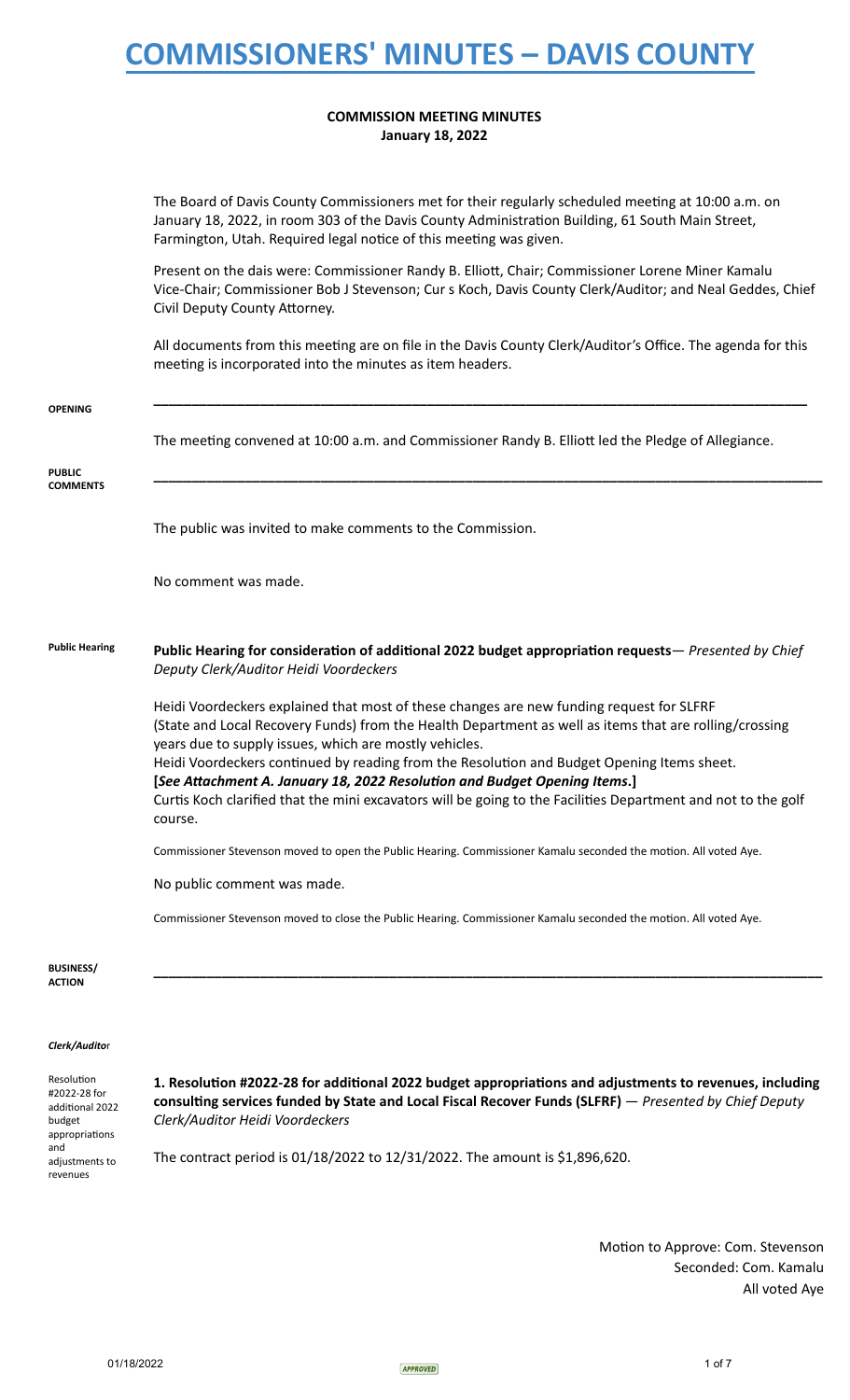#### *Animal Care*

 Summary List #2022-29 of animal adoptions for December 2021.

**2. Summary List #2022-29 of animal adoptions for December 2021** — *Presented by Animal Care Director Ashleigh Young*

It was noted that there were 129 adoptions in December 2021; 64 cats, 56 dogs, and 9 other species. The contract period is 12/01/2021 to 12/31/2021. The receivable amount is various amounts.

 Ordinance #1-2022 amending sections 6.04.010 and 6.12.020 of the Davis County Code

 Agreement #2022-30 with Citygate Associates LLC to complete a feasibility study for Animal Care

### 3. Ordinance #1-2022 amending sections 6.04.010 and 6.12.020 of the Davis County Code regarding **Definitions and Exemptions to Licensing Fees of Animal Care of Davis County** — *Presented by Animal Care Director Ashleigh Young*

It was explained that this Ordinance will make minor edits to the definition of what a service dog is. This is being done to be inline with ADA (Americans with Disabilities Act) standards. This also allows for a larger exemption. Previously, licensing exemptions were only for sight and hearing dogs, which is not inline with the current ADA definitions.

 **4. Agreement #2022-030 with Citygate Associates LLC to complete a feasibility study for Animal Care** —  *Presented by Animal Care Director Ashleigh Young*

It was noted that this is a nine month feasibility study.

 Commissioner Kamalu asked Ashleigh Young what the scope of this study was. Ashleigh advised that they will be looking at every part of Animal Care's operation from budget to staffing structure. She noted that there is an architect coming in who will look at schematics. It was clarified that a Work Session Meeting was held regarding this agenda item.

The contract period is 01/18/2022 to 09/18/2022. The payable amount is \$189,525.

 Amendment #2016-0235-F to the Interlocal Cooperation Agreement for Animal Services with Sunset City 5. Amendment #2016-0235-F to the Interlocal Cooperation Agreement for Animal Services with Sunset City for the 2022 calendar year obligation to Davis County for the capital projects fund regarding the  **shelter** — *Presented by Animal Care Director Ashleigh Young*

Commissioner Elliott asked Ashleigh how this agreement with Sunset City went. Ashleigh advised that the agreement went well.

The contract period is 01/01/2022 to 12/31/2022. The receivable amount is \$43,283.78.

 Amendment # 2016-0234-G to the Interlocal Cooperation Agreement for Animal Services with Layton City

6. Amendment #2016-0234-G to the Interlocal Cooperation Agreement for Animal Services with Layton City for the 2022 calendar year obligation to Davis County for the capital projects fund regarding the  **shelter** — *Presented by Animal Care Director Ashleigh Young*

The contract period is 01/01/2022 to 12/31/2022. The receivable amount is \$418,653.61.

 Amendment #2016-0233-E to the Interlocal Cooperation Agreement for Animal Services with Fruit Heights City

7. Amendment #2016-0233-E to the Interlocal Cooperation Agreement for Animal Services with Fruit Heights City for the 2022 calendar year obligation to Davis County for the capital projects fund regarding  **the shelter** — *Presented by Animal Care Director Ashleigh Young*

The contract period is 01/01/2022 to 12/31/2022. The receivable amount is \$19,594.69.

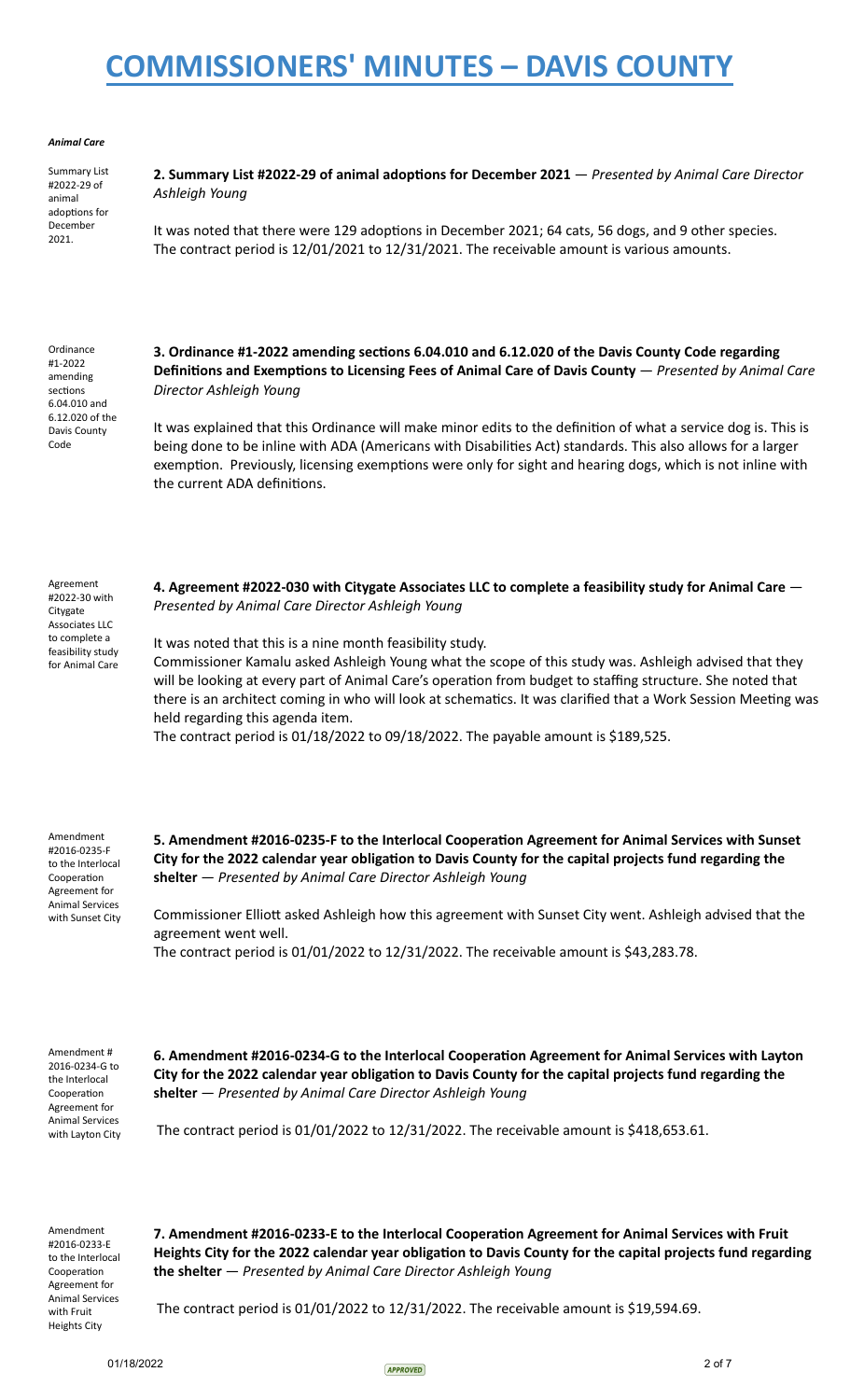Amendment #2016-0230-F to the Interlocal Cooperation Agreement for Animal Services with Centerville City

8. Amendment #2016-0230-F to the Interlocal Cooperation Agreement for Animal Services with **Centerville City for the 2022 calendar year obligation to Davis County for the capital projects fund regarding the shelter** — *Presented by Animal Care Director Ashleigh Young*

The contract period is 01/01/2022 to 12/31/2022. The receivable amount is \$54,835.87.

Commissioner Stevenson commented on a unique situation the County had over the adoption of a pet. There were a few families wanting to adopt the same pet and Ashleigh was able to work things through with them. She also relooked at the adoption policy in order to create fairness in the adoption process. Commissioner Stevenson thanked Ashleigh Young for her efforts.

> Motion to Approve Items 2-8: Com. Stevenson Seconded: Com. Kamalu All voted Aye

### Attorney

 Addendum #2022-31 to the Quote from Cellebrite for cell phone processing software

**9. Addendum #2022-31 to the Quote from Cellebrite for cell phone processing software**  $-$  *Presented by* **Chief Deputy Civil Attorney Neal Geddes** 

It was explained that this software helps the Investigators conduct their investigations on internet crimes. This is a continuation of the service that the County has been using. The contract period is 01/18/2022 to 12/31/2022. The payable amount is \$4,300.

> Motion to Approve: Com. Kamalu Seconded: Com. Stevenson All voted Aye

#### *Commission*

Resolution #2022-32 to appoint Rick Earnshaw to the South Davis Recreation District Administrative Control Board

10. Resolution #2022-32 to appoint Rick Earnshaw to the South Davis Recreation District Administrative  **Control Board** — *Presented by Commissioner Randy Ellio*

The contract period is 01/01/2022 to 12/31/2025.

Motion to Approve: Com. Elliott Seconded: Com. Stevenson All voted Aye

Letter of engagement #2022-33 from Carver Florek & James, CPA's, LLC.

11. Letter of engagement #2022-33 from Carver Florek & James, CPA's, LLC. summarizing the terms and  **outlining the audit parameters to take place for the year ended 2021** — *Presented by Clerk/Auditor Curtis Koch* 

It was noted that Carver Florek & James is Davis County's External Auditor. The County has a meeting set with Carver Florek & James tomorrow, January 19, 2022 to begin the audit.

> Motion to Approve: Com. Stevenson Seconded: Com. Kamalu All voted Aye

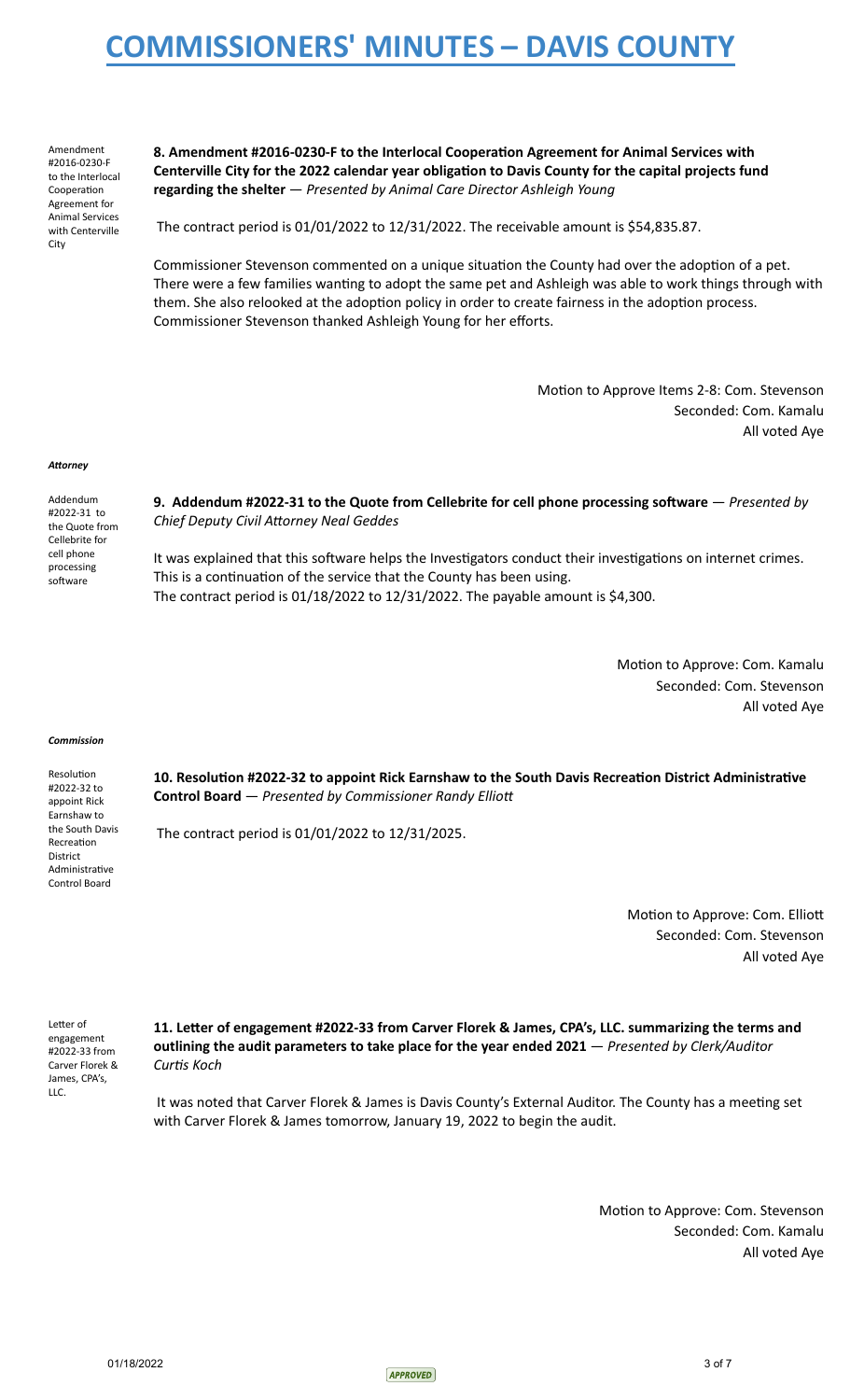### *CED*

 Agreement #2022-34 with the Davis Conservation District to use Building #1 at the Legacy Center

12. Agreement #2022-34 with the Davis Conservation District to use Building #1 at the Legacy Center for a **business meeting free of charge**  $-$  *Presented by Community and Economic Development Director Kent Andersen*

The date of the event is 01/20/2022.

 Agreement #2022-35 with iWorQ Systems 13. Agreement #2022-35 with iWorQ Systems for software as a service for construction building permit application and approval processing — Presented by Community and Economic Development Director  *Kent Andersen*

The contract period is 01/18/2022 to 01/18/2027. The payable amount is \$4,500 annually.

Motion to Approve 12-13: Com. Kamalu Seconded: Com. Stevenson All voted Aye

### *Facilies*

 Agreement #2022-36 with Terracon Consultants, Inc.

### 14. Agreement #2022-36 with Terracon Consultants, Inc. for geotechnical sampling and reporting services for the Davis Park driving range renovation — Presented by Facilities Director Lane Rose

 It was discussed that samples will be taken from the soil by drilling in order to know the size of the footoings, the type of soil, etc. The final design is being worked on and will be presented to the Commission upon its completion. Lane Rose commended Public Works on the work they are doing by moving all that dirt.

The contract period is  $01/18/2022$  to  $04/30/2022$ . The payable amount is \$4,905.

Motion to Approve: Com. Stevenson Seconded: Com. Kamalu All voted Aye

#### *Health*

 Amendment #2018-054-I to the Environmental Policy and Improved Clinical Care Program (EPICC)  **15. Amendment #2018-054-I to the Environmental Policy and Improved Clinical Care Program (EPICC) Contract with the Utah Department of Health adjusting funding codes and including expanded authority from year three** — *Presented by Commissioner Lorene Kamalu* EPICC 2019-2023 Amendment 9 adjusts funding codes and includes expanded authority from year three. The contract period is 09/30/2021. The receivable amount is no change in financial terms.

 Summary List #2022-37 of contributions to the Health Department, Senior Services

16. Summary List #2022-37 of contributions to the Health Department, Senior Services — *Presented by Commissioner Lorene Kamalu*

Health Department, Senior Services summary list of contributions from Kathryn Sorte and Deborah Balone.

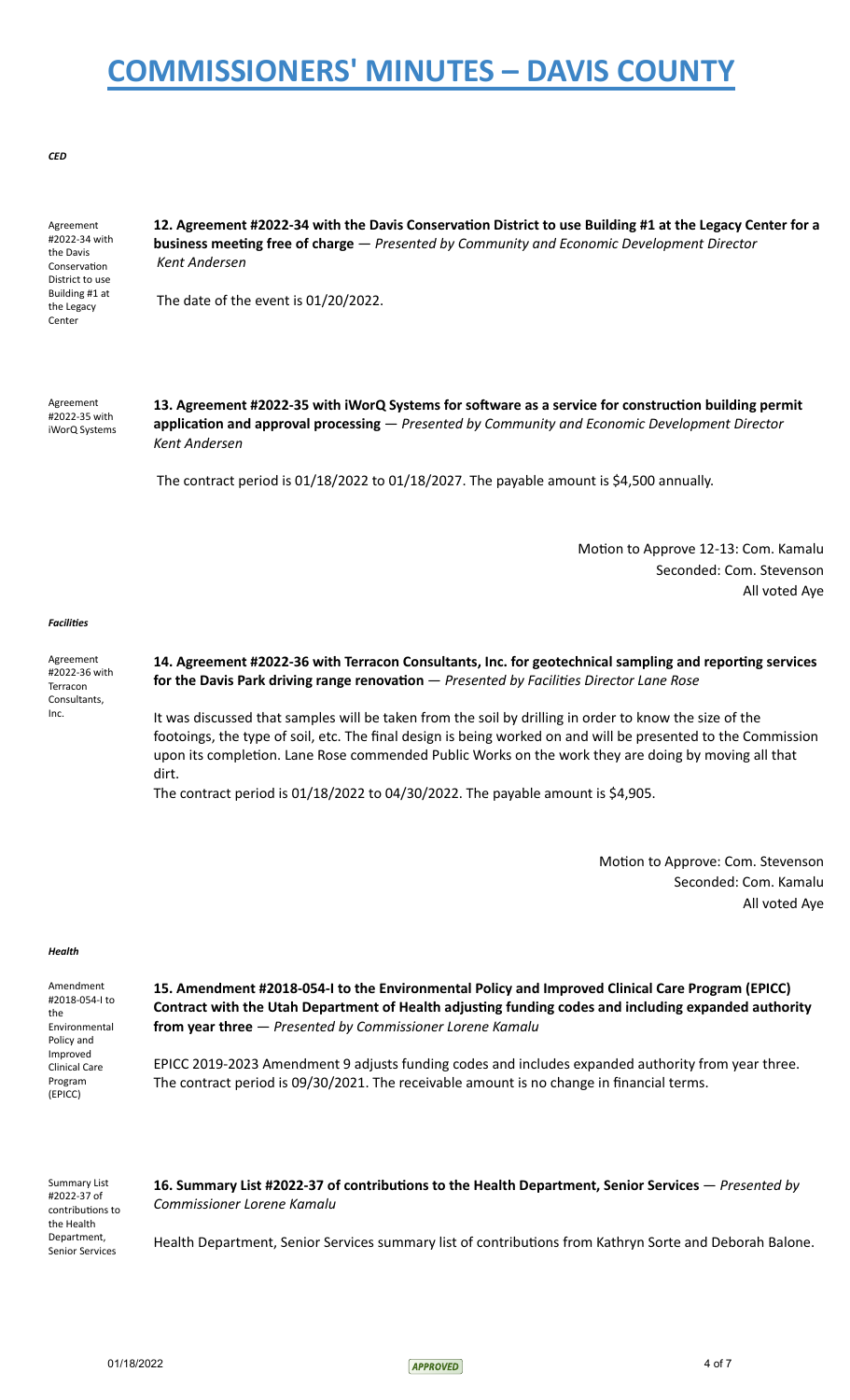Memo of Understanding #2022-38 with the Davis School District for COVID prevention through portable High-Efficiency Particulate Air (HEPA) units

17. Memo of Understanding #2022-38 with the Davis School District for COVID prevention through  **portable High-Efficiency Particulate Air (HEPA) units that allow for improved air circulation.** — *Presented by Commissioner Lorene Kamalu*

The Memo of Understanding (MOU) finalizes a working relationship for a collaborative response to COVID-19 by providing technical assistance and consultation as needed or requested for the School District's purchase of portable HEPA (High-Efficiency Particulate Air) filtration systems for circulation. The contract period is 01/18/2022 to 12/31/2022. The payable amount is \$1,796,934.

> Motion to Approve Items 15-17: Com. Kamalu Seconded: Com. Stevenson All voted Aye

### *Public Works*

 Agreement #2022-39 Standard Form (SF)299 Permit with the U.S. Bureau of Reclamation for developer Jay Gough

18. Agreement #2022-39 Standard Form (SF)299 Permit with the U.S. Bureau of Reclamation for  **developer Jay Gough, High Gate Estates to build a new culvert that will be maintained and operated by Davis County** — *Presented by Public Works Director Adam Wright*

 It was explained that this agreement is similar to the license agreement the County made with the Ewe Turn. Developer Jay Gough is adding a street crossing to the existing culvert which he is extending. It was noted that Davis County is the owner of that culvert. The contract period begins 01/18/2022.

> Motion to Approve: Com. Stevenson Seconded: Com. Kamalu All voted Aye

#### *Sheriff*

 Agreement #2022-40 Interlocal Cooperation Agreement with Davis School District's Board of Education

19. Agreement #2022-40 Interlocal Cooperation Agreement with Davis School District's Board of **Education to employ a trained law enforcement officer qualified to act as a School Resource Officer (SRO)** in West Point Junior High on a full time basis for five years  $-$  *Presented by Sheriff Chief Deputy Susan Poulsen*

**\_\_\_\_\_\_\_\_\_\_\_\_\_\_\_\_\_\_\_\_\_\_\_\_\_\_\_\_\_\_\_\_\_\_\_\_\_\_\_\_\_\_\_\_\_\_\_\_\_\_\_\_\_\_\_\_\_\_\_\_\_\_\_\_\_\_\_\_\_\_\_\_\_\_\_\_\_\_\_\_\_\_\_\_\_\_\_\_** 

The contract period is 01/04/2022 to 01/04/2027.

Motion to Approve: Com. Kamalu Seconded: Com. Stevenson All voted Aye

 **CONSENT ITEMS** 

**Meeting Minutes** 

Meeting Minutes

Commission

Meeting Minutes for December 14, 2021 and December 21, 2021, were presented for approval.

Motion to Approve: Com. Stevenson Seconded: Com. Kamalu All voted Aye

Commissioner Kamalu moved to recess to the Board of Equalization. Commissioner Stevenson seconded the motion. All voted Aye.

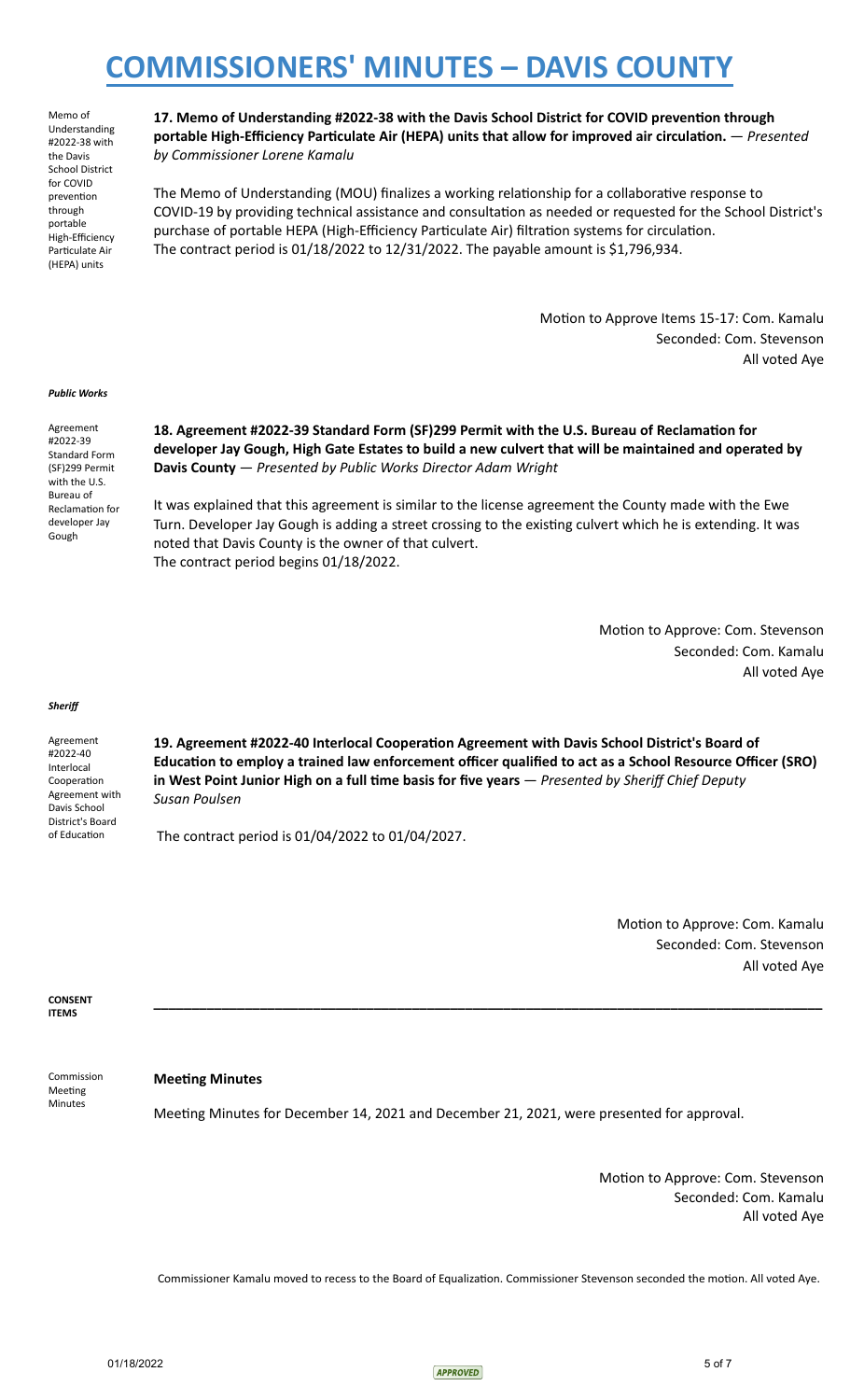#### **BOARD OF EQUALIZATION**

 Property Tax Register

Property Tax Register matters were presented by Curtis Koch, Davis County Clerk/Auditor, as follows:

**\_\_\_\_\_\_\_\_\_\_\_\_\_\_\_\_\_\_\_\_\_\_\_\_\_\_\_\_\_\_\_\_\_\_\_\_\_\_\_\_\_\_\_\_\_\_\_\_\_\_\_\_\_\_\_\_\_\_\_\_\_\_\_\_\_\_\_\_\_\_\_\_\_\_\_\_\_\_\_\_\_\_\_\_\_\_\_\_** 

### **Auditor's Adjustments:**

● 22 Veteran Exemption Tax Abatements, totaling \$18,454.91  **Assessor Adjustments:** 

**Corrections:** 

Various Assessor initiated corrections, totaling \$127,645

Motion to Approve: Com. Stevenson Seconded: Com. Kamalu All voted Aye

Commissioner Stevenson moved to reconvene the Commission Meeting. Commissioner Kamalu seconded the motion. All voted Aye.

**\_\_\_\_\_\_\_\_\_\_\_\_\_\_\_\_\_\_\_\_\_\_\_\_\_\_\_\_\_\_\_\_\_\_\_\_\_\_\_\_\_\_\_\_\_\_\_\_\_\_\_\_\_\_\_\_\_\_\_\_\_\_\_\_\_\_\_\_\_\_\_\_\_\_\_\_\_\_\_\_\_\_\_\_\_\_\_\_** 

 **COMMISSION COMMENTS** 

Commissioner Elliott invited other comments from the dais.

**Commissioner Stevenson** stated that a meeting needs to be set up to discuss the following items:

1. With the upcoming elections, we need to discuss separating the Davis County Clerk/Auditor position into two separate positions.

2. With the size of Davis County and what is happening in our State, we need to study putting the form of government to a vote.

**Chief Deputy Civil Attorney Neal Geddes** proposed holding the meeting Thursday afternoon.  **Clerk/Auditor Curs Koch** reminded those on the dais that a Work Session is scheduled for Thursday afternoon, however, the meeting could be added to that. It was agreed that a meeting will be held after the Work Session on Thursday, January 20, 2022 to discuss those items.

**Commissioner Kamalu** announced that the well respected Kristy Cottrell, Deputy Director of the Health Department, Senior Services retired as of Friday, January 14, 2022.

She noted that this position went through a robust recruiting process with both internal and external candidates. Rachelle Blackham was selected to fill that position. Rachelle was formerly over the Environmental Services Division of the Health Department. Rachelle has been working with Kristy over the last several weeks and is excited about this opportunity. Commissioner Kamalu said the Commissioners are excited to have her and she will do a great job. She went on to state that Davis County has a very well respected Health Department and Senior Services Department, this County is very fortunate. Commissioner Kamalu announced that Friday, January 28th is the Fourth Annual Community Resilience Symposium. This has been an amazing event which informs all of the businesses, organizations, individuals, and households throughout Davis County how to be trauma informed. It also teaches people how to be resilient both as individuals and as a community. She stated that this topic is so important and is one you will hear across the Nation. Commissioner Kamalu said in the years she has spent as a Commissioner, Davis County has needed to be resilient with the number of big events to get through together. The registration has been going on for some weeks now. This event happens at Davis Tech in their new Allied Health Building, from 8:45 a.m. to noon. This event will be available online for those who register. Commissioner Kamalu continued by saying that this training is professional level but is for the layperson as well. Last year, hundreds of people registered and attended virtually. That event was recorded and was put up on YouTube and was viewed after the fact a few thousand times. Commissioner Kamalu added that highly regarded presenters have presented at the symposium every year. She stated again that those who are interested in attending the day of the event will need to register to participate. It will be available after the fact on the County YouTube channel.

 Commissioner Kamalu said that this event is a big deal and is really well done. The County, Davis Tech, Davis Health Department, and Davis Behavioral are all sponsors of this event. Commissioner Kamalu stated it is wonderful to see Davis County take a place of understanding, prominence and education on the topic of community and individual resilience.